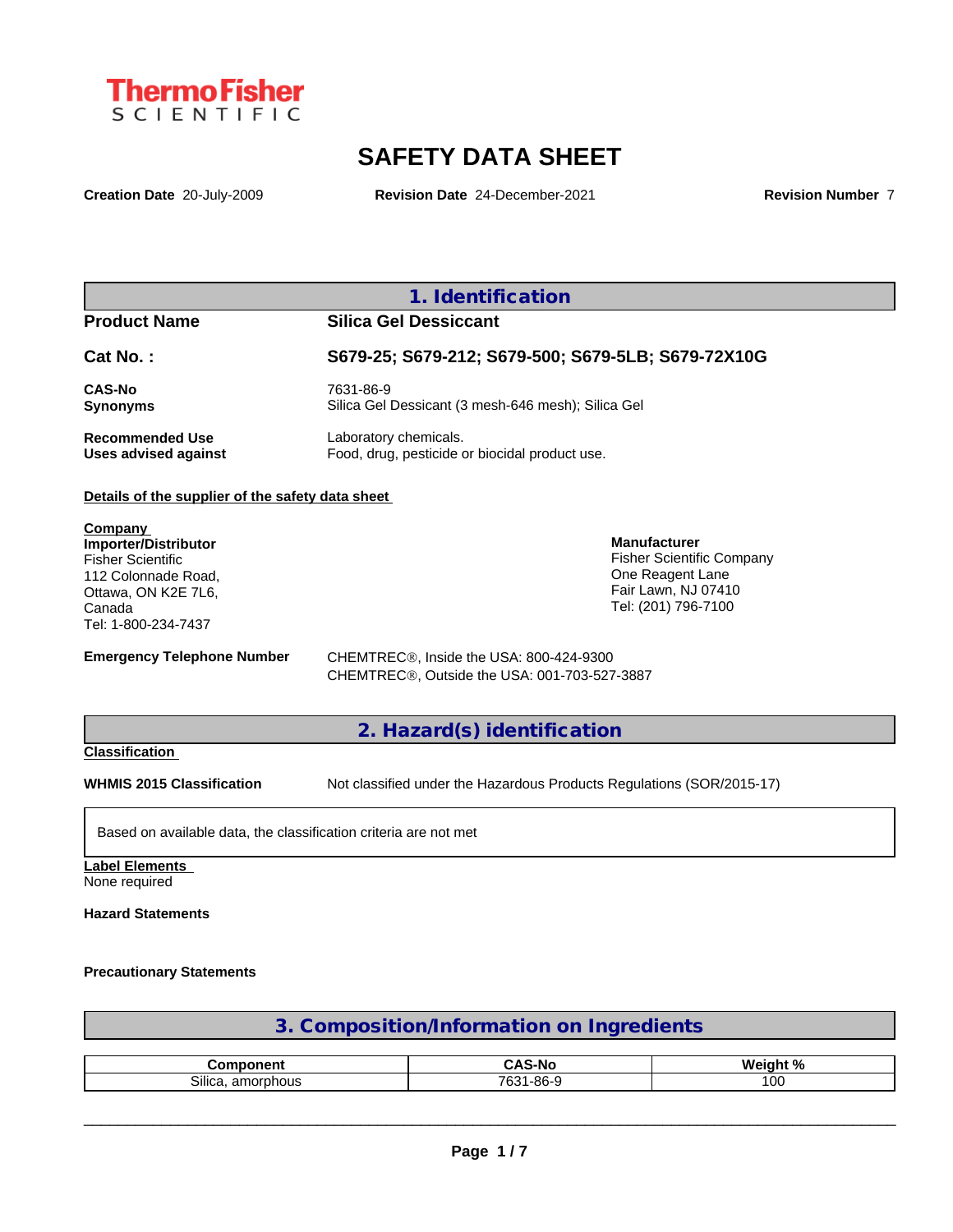| Silica, amorphous, precipitated and gel                      | 112926-00-8                                                                                                                |  |  |  |  |  |  |
|--------------------------------------------------------------|----------------------------------------------------------------------------------------------------------------------------|--|--|--|--|--|--|
|                                                              | 4. First-aid measures                                                                                                      |  |  |  |  |  |  |
| <b>Eye Contact</b>                                           | Rinse immediately with plenty of water, also under the eyelids, for at least 15 minutes. Get<br>medical attention.         |  |  |  |  |  |  |
| <b>Skin Contact</b>                                          | Wash off immediately with plenty of water for at least 15 minutes. Get medical attention<br>immediately if symptoms occur. |  |  |  |  |  |  |
| <b>Inhalation</b>                                            | Remove to fresh air. Get medical attention immediately if symptoms occur.                                                  |  |  |  |  |  |  |
| Ingestion                                                    | Clean mouth with water and drink afterwards plenty of water. Get medical attention if<br>symptoms occur.                   |  |  |  |  |  |  |
| Most important symptoms/effects<br><b>Notes to Physician</b> | None reasonably foreseeable.<br>Treat symptomatically                                                                      |  |  |  |  |  |  |
|                                                              | 5. Fire-fighting measures                                                                                                  |  |  |  |  |  |  |
| <b>Suitable Extinguishing Media</b>                          | Substance is nonflammable; use agent most appropriate to extinguish surrounding fire.                                      |  |  |  |  |  |  |

| Unsuitable Extinguishing Media                                   | No information available                   |
|------------------------------------------------------------------|--------------------------------------------|
| <b>Flash Point</b><br>Method -                                   | Not applicable<br>No information available |
| <b>Autoignition Temperature</b><br><b>Explosion Limits</b>       | No information available                   |
| <b>Upper</b>                                                     | No data available                          |
| Lower                                                            | No data available                          |
| <b>Sensitivity to Mechanical Impact No information available</b> |                                            |
| <b>Sensitivity to Static Discharge</b>                           | No information available                   |

#### **Specific Hazards Arising from the Chemical** None known.

**Hazardous Combustion Products**

None known.

#### **Protective Equipment and Precautions for Firefighters**

As in any fire, wear self-contained breathing apparatus pressure-demand, MSHA/NIOSH (approved or equivalent) and full protective gear.

| <b>NFPA</b><br><b>Health</b>     | <b>Flammability</b>                                                                                  | <b>Instability</b>                                                                    | <b>Physical hazards</b><br>N/A |  |  |
|----------------------------------|------------------------------------------------------------------------------------------------------|---------------------------------------------------------------------------------------|--------------------------------|--|--|
|                                  | 6. Accidental release measures                                                                       |                                                                                       |                                |  |  |
| <b>Personal Precautions</b>      | Ensure adequate ventilation. Use personal protective equipment as required. Avoid dust<br>formation. |                                                                                       |                                |  |  |
| <b>Environmental Precautions</b> | Information.                                                                                         | Should not be released into the environment. See Section 12 for additional Ecological |                                |  |  |

**Methods for Containment and Clean** Sweep up and shovel into suitable containers for disposal. Avoid dust formation. **Up**

## **7. Handling and storage**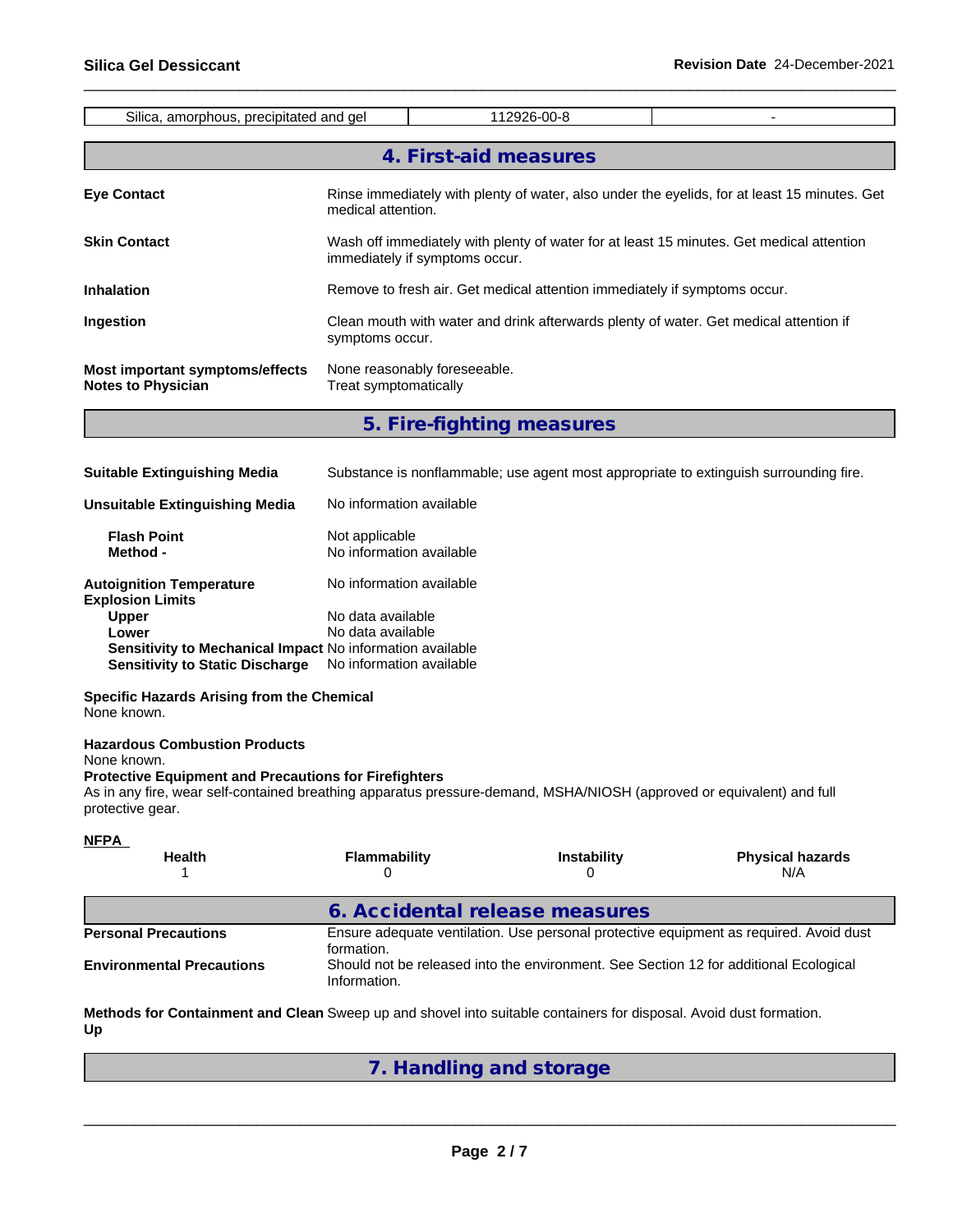**Handling** Wear personal protective equipment/face protection. Ensure adequate ventilation. Avoid contact with skin, eyes or clothing. Avoid ingestion and inhalation. Avoid dust formation.

**Storage.** Keep containers tightly closed in a dry, cool and well-ventilated place.

**8. Exposure controls / personal protection**

#### **Exposure Guidelines**

| Component                                  | <b>Alberta</b> | <b>British</b><br>Columbia                                      | <b>IOntario TWAEVI</b> | Quebec         | <b>ACGIH TLV</b> | <b>OSHA PEL</b>                        | <b>NIOSH IDLH</b>                                        |
|--------------------------------------------|----------------|-----------------------------------------------------------------|------------------------|----------------|------------------|----------------------------------------|----------------------------------------------------------|
| Silica, amorphous                          |                |                                                                 |                        |                |                  | (Vacated) TWA:<br>$6 \text{ mg/m}^3$   | <b>IDLH: 3000</b><br>ma/m <sup>3</sup><br>TWA: 6 $ma/m3$ |
| Silica, amorphous,<br>precipitated and gel |                | TWA: 4 mg/m <sup>3</sup><br>$\textsf{TWA: } 1.5 \text{ mg/m}^3$ |                        | TWA: 6 $mq/m3$ |                  | (Vacated) TWA: I<br>$6 \text{ ma/m}^3$ |                                                          |

#### **Legend**

*OSHA - Occupational Safety and Health Administration NIOSH IDLH: NIOSH - National Institute for Occupational Safety and Health*

#### **Engineering Measures**

Ensure adequate ventilation, especially in confined areas. Ensure that eyewash stations and safety showers are close to the workstation location.

#### **Personal protective equipment**

| <b>Eye Protection</b>                                                                               | Wear appropriate protective eyeglasses or chemical safety goggles as described by<br>OSHA's eye and face protection regulations in 29 CFR 1910.133 or European Standard<br>EN166. |                          |                        |  |  |  |  |
|-----------------------------------------------------------------------------------------------------|-----------------------------------------------------------------------------------------------------------------------------------------------------------------------------------|--------------------------|------------------------|--|--|--|--|
| Wear appropriate protective gloves and clothing to prevent skin exposure.<br><b>Hand Protection</b> |                                                                                                                                                                                   |                          |                        |  |  |  |  |
| Glove material                                                                                      | <b>Breakthrough time</b><br><b>Glove thickness</b><br>Glove comments                                                                                                              |                          |                        |  |  |  |  |
| Natural rubber<br>Nitrile rubber<br>Neoprene<br><b>PVC</b>                                          | See manufacturers<br>recommendations                                                                                                                                              | $\overline{\phantom{a}}$ | Splash protection only |  |  |  |  |

Inspect gloves before use. observe the instructions regarding permeability and breakthrough time which are provided by the supplier of the gloves. (Refer to manufacturer/supplier for information) gloves are suitable for the task: Chemical compatability, Dexterity, Operational conditions, User susceptibility, e.g. sensitisation effects, also take into consideration the specific local conditions under which the product is used, such as the danger of cuts, abrasion. gloves with care avoiding skin contamination.

#### **Respiratory Protection**

When workers are facing concentrations above the exposure limit they must use appropriate certified respirators. Follow the OSHA respirator regulations found in 29 CFR 1910.134 or European Standard EN 149. Use a NIOSH/MSHA or European Standard EN 149 approved respirator if exposure limits are exceeded or if irritation or other symptoms are experienced.

**Recommended Filter type:** Particle filter

#### **Environmental exposure controls**

No information available.

#### **Hygiene Measures**

Handle in accordance with good industrial hygiene and safety practice. Keep away from food, drink and animal feeding stuffs. Do not eat, drink or smoke when using this product. Remove and wash contaminated clothing and gloves, including the inside, before re-use. Wash hands before breaks and after work.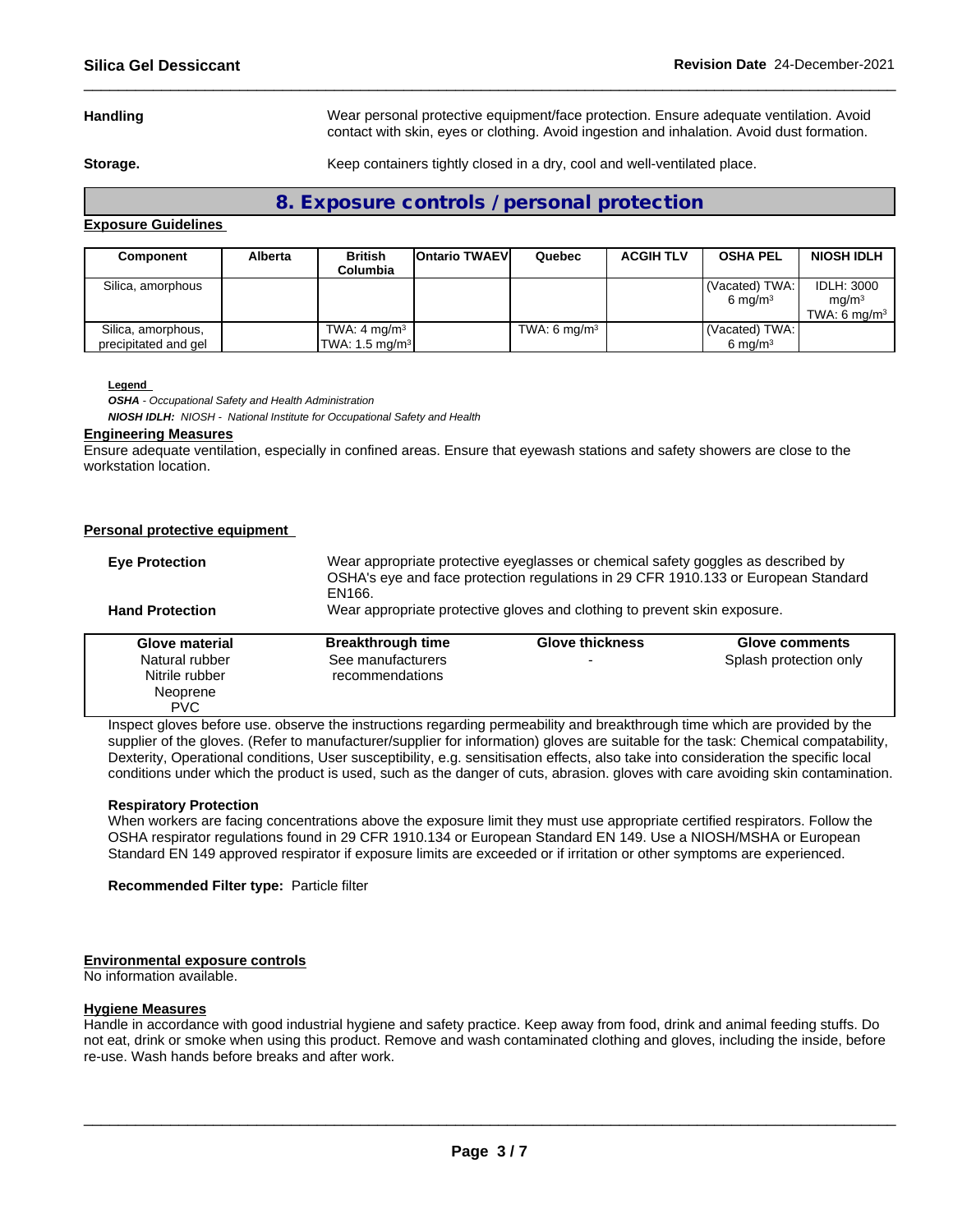|                                         | 9. Physical and chemical properties |
|-----------------------------------------|-------------------------------------|
| <b>Physical State</b>                   | Solid                               |
| Appearance                              | White                               |
| Odor                                    | <b>Odorless</b>                     |
| <b>Odor Threshold</b>                   | No information available            |
| рH                                      | $2.3 - 7.4$                         |
| <b>Melting Point/Range</b>              | 1710 °C / 3110 °F                   |
| <b>Boiling Point/Range</b>              | 2230 °C / 4046 °F                   |
| <b>Flash Point</b>                      | Not applicable                      |
| <b>Evaporation Rate</b>                 | Not applicable                      |
| Flammability (solid,gas)                | No information available            |
| <b>Flammability or explosive limits</b> |                                     |
| <b>Upper</b>                            | No data available                   |
| Lower                                   | No data available                   |
| <b>Vapor Pressure</b>                   | negligible                          |
| <b>Vapor Density</b>                    | Not applicable                      |
| <b>Specific Gravity</b>                 | 2.1                                 |
| <b>Solubility</b>                       | Insoluble in water                  |
| Partition coefficient; n-octanol/water  | No data available                   |
| <b>Autoignition Temperature</b>         | No information available            |
| <b>Decomposition Temperature</b>        | No information available            |
| <b>Viscosity</b>                        | Not applicable                      |
| <b>Molecular Formula</b>                | SiO <sub>2</sub>                    |
| <b>Molecular Weight</b>                 | 60.08                               |

# **10. Stability and reactivity**

| <b>Reactive Hazard</b>                                            | None known, based on information available                |
|-------------------------------------------------------------------|-----------------------------------------------------------|
| <b>Stability</b>                                                  | Stable under normal conditions.                           |
| <b>Conditions to Avoid</b>                                        | Incompatible products. Excess heat. Avoid dust formation. |
| <b>Incompatible Materials</b>                                     | Strong oxidizing agents                                   |
| Hazardous Decomposition Products None under normal use conditions |                                                           |
| <b>Hazardous Polymerization</b>                                   | Hazardous polymerization does not occur.                  |
| <b>Hazardous Reactions</b>                                        | None under normal processing.                             |

**11. Toxicological information**

## **Acute Toxicity**

| <b>Product Information</b><br><b>Component Information</b>                                 |               | No acute toxicity information is available for this product |            |                        |             |                                                                                          |  |  |  |
|--------------------------------------------------------------------------------------------|---------------|-------------------------------------------------------------|------------|------------------------|-------------|------------------------------------------------------------------------------------------|--|--|--|
| <b>Component</b>                                                                           |               | <b>LC50 Inhalation</b><br>LD50 Oral<br><b>LD50 Dermal</b>   |            |                        |             |                                                                                          |  |  |  |
| Silica, amorphous                                                                          |               | $>5000$ mg/kg (Rat)                                         |            | $>2000$ mg/kg (Rabbit) |             |                                                                                          |  |  |  |
| <b>Toxicologically Synergistic</b>                                                         |               | No information available                                    |            |                        |             |                                                                                          |  |  |  |
| <b>Products</b>                                                                            |               |                                                             |            |                        |             |                                                                                          |  |  |  |
| Delayed and immediate effects as well as chronic effects from short and long-term exposure |               |                                                             |            |                        |             |                                                                                          |  |  |  |
|                                                                                            |               |                                                             |            |                        |             |                                                                                          |  |  |  |
| <b>Irritation</b>                                                                          |               | No information available                                    |            |                        |             |                                                                                          |  |  |  |
|                                                                                            |               |                                                             |            |                        |             |                                                                                          |  |  |  |
| <b>Sensitization</b>                                                                       |               | No information available                                    |            |                        |             |                                                                                          |  |  |  |
|                                                                                            |               |                                                             |            |                        |             |                                                                                          |  |  |  |
| Carcinogenicity                                                                            |               |                                                             |            |                        |             | The table below indicates whether each agency has listed any ingredient as a carcinogen. |  |  |  |
|                                                                                            |               |                                                             |            |                        |             |                                                                                          |  |  |  |
| Component                                                                                  | <b>CAS-No</b> | <b>IARC</b>                                                 | <b>NTP</b> | <b>ACGIH</b>           | <b>OSHA</b> | Mexico                                                                                   |  |  |  |
|                                                                                            |               |                                                             |            |                        |             |                                                                                          |  |  |  |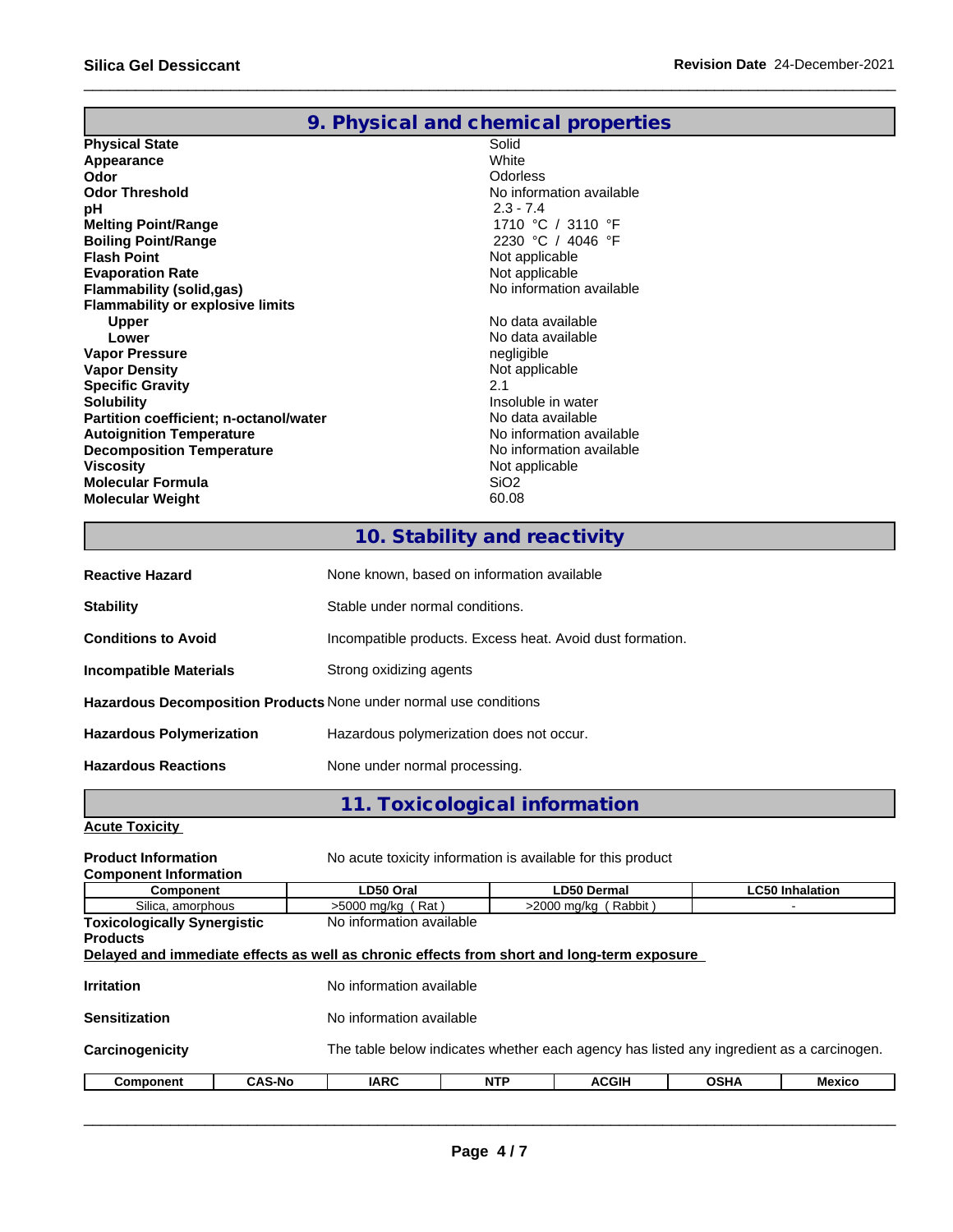| Silica, amorphous                                                | 7631-86-9   | Not listed                                                         | Known      | Not listed                                                   | Not listed                                                    | Not listed |  |
|------------------------------------------------------------------|-------------|--------------------------------------------------------------------|------------|--------------------------------------------------------------|---------------------------------------------------------------|------------|--|
| Silica, amorphous,<br>precipitated and gel                       | 112926-00-8 | Not listed                                                         | Not listed | Not listed                                                   | Not listed                                                    | Not listed |  |
| NTP: (National Toxicity Program)<br><b>Mutagenic Effects</b>     |             | No information available                                           | Carcinogen | NTP: (National Toxicity Program)<br>Known - Known Carcinogen | Reasonably Anticipated - Reasonably Anticipated to be a Human |            |  |
| <b>Reproductive Effects</b>                                      |             | No information available.                                          |            |                                                              |                                                               |            |  |
| <b>Developmental Effects</b>                                     |             | No information available.                                          |            |                                                              |                                                               |            |  |
| <b>Teratogenicity</b>                                            |             | No information available.                                          |            |                                                              |                                                               |            |  |
| <b>STOT - single exposure</b><br><b>STOT - repeated exposure</b> |             | None known<br>None known                                           |            |                                                              |                                                               |            |  |
| <b>Aspiration hazard</b>                                         |             | No information available                                           |            |                                                              |                                                               |            |  |
| delayed                                                          |             | <b>Symptoms / effects, both acute and No information available</b> |            |                                                              |                                                               |            |  |
| <b>Endocrine Disruptor Information</b>                           |             | No information available                                           |            |                                                              |                                                               |            |  |
| <b>Other Adverse Effects</b>                                     |             | The toxicological properties have not been fully investigated.     |            |                                                              |                                                               |            |  |

**12. Ecological information**

```
Ecotoxicity 
.
```

| <b>Component</b>                     | <b>Freshwater Algae</b> | <b>Freshwater Fish</b>                                                                                                                                                                                                                                                | <b>Microtox</b> | Water Flea |  |  |  |  |  |
|--------------------------------------|-------------------------|-----------------------------------------------------------------------------------------------------------------------------------------------------------------------------------------------------------------------------------------------------------------------|-----------------|------------|--|--|--|--|--|
| Silica, amorphous                    | EC50: 440 mg/L/72h      | LC50: 5000 mg/L/96 h<br>Not listed<br>EC50: 7600 mg/L/48h                                                                                                                                                                                                             |                 |            |  |  |  |  |  |
| <b>Persistence and Degradability</b> |                         | Insoluble in water<br>No information available.                                                                                                                                                                                                                       |                 |            |  |  |  |  |  |
| <b>Bioaccumulation/Accumulation</b>  |                         |                                                                                                                                                                                                                                                                       |                 |            |  |  |  |  |  |
| <b>Mobility</b>                      |                         | Is not likely mobile in the environment due its low water solubility.                                                                                                                                                                                                 |                 |            |  |  |  |  |  |
|                                      |                         | 13. Disposal considerations                                                                                                                                                                                                                                           |                 |            |  |  |  |  |  |
| <b>Waste Disposal Methods</b>        |                         | Chemical waste generators must determine whether a discarded chemical is classified as a<br>hazardous waste. Chemical waste generators must also consult local, regional, and<br>national hazardous waste regulations to ensure complete and accurate classification. |                 |            |  |  |  |  |  |
|                                      |                         | 14. Transport information                                                                                                                                                                                                                                             |                 |            |  |  |  |  |  |

|                           | 14. Transport information  |  |
|---------------------------|----------------------------|--|
|                           | Not regulated              |  |
| <u>DOT</u><br>T <u>DG</u> | Not regulated              |  |
| <b>IATA</b>               | Not regulated              |  |
| <b>IMDG/IMO</b>           | Not regulated              |  |
|                           | 15. Regulatory information |  |

### **International Inventories**

| Component                                  | <b>CAS-No</b> | <b>DSL</b> | <b>NDSL</b> | <b>TSCA</b> | <b>TSCA Inventory</b><br>notification -<br><b>Active-Inactive</b> | <b>EINECS</b>            | <b>ELINCS</b> | <b>NLP</b>               |
|--------------------------------------------|---------------|------------|-------------|-------------|-------------------------------------------------------------------|--------------------------|---------------|--------------------------|
| Silica, amorphous                          | 7631-86-9     |            |             |             | <b>ACTIVE</b>                                                     | 231-545-4                |               |                          |
| Silica, amorphous, precipitated<br>and gel | 112926-00-8   |            |             |             | -                                                                 | $\overline{\phantom{0}}$ |               | $\overline{\phantom{0}}$ |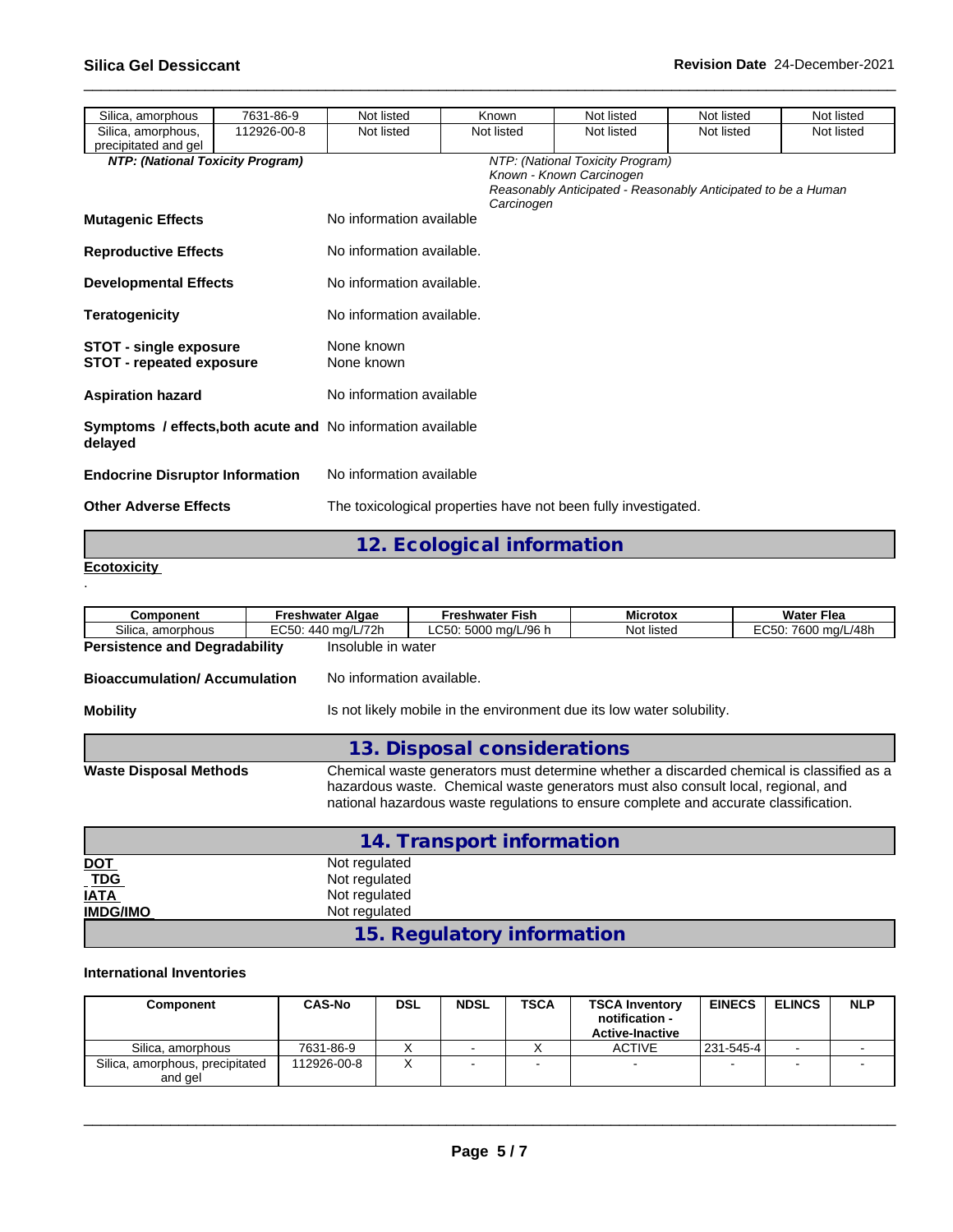| Component                       | <b>CAS-No</b> | <b>IECSC</b> | <b>KECL</b> | <b>ENCS</b> | <b>ISHL</b> | TCSI | <b>AICS</b> | <b>NZIoC</b> | <b>PICCS</b> |
|---------------------------------|---------------|--------------|-------------|-------------|-------------|------|-------------|--------------|--------------|
| Silica.<br>amorphous            | 7631-86-9     |              | KE-31032    |             |             |      |             |              |              |
| Silica, amorphous, precipitated | 12926-00-8    |              | KE-32733    |             |             |      |             |              |              |
| and gel                         |               |              |             |             |             |      |             |              |              |

#### **Legend:**

X - Listed '-' - Not Listed

**KECL** - NIER number or KE number (http://ncis.nier.go.kr/en/main.do)

**DSL/NDSL** - Canadian Domestic Substances List/Non-Domestic Substances List

**TSCA** - United States Toxic Substances Control Act Section 8(b) Inventory

**EINECS/ELINCS** - European Inventory of Existing Commercial Chemical Substances/EU List of Notified Chemical Substances

**IECSC** - Chinese Inventory of Existing Chemical Substances

**KECL** - Korean Existing and Evaluated Chemical Substances

**ENCS** - Japanese Existing and New Chemical Substances

**AICS** - Australian Inventory of Chemical Substances

**PICCS** - Philippines Inventory of Chemicals and Chemical Substances

#### **Canada**

SDS in compliance with provisions of information as set out in Canadian Standard - Part 4, Schedule 1 and 2 of the Hazardous Products Regulations (HPR) and meets the requirements of the HPR (Paragraph 13(1)(a) of the Hazardous Products Act (HPA)).

#### **Other International Regulations**

#### **Authorisation/Restrictions according to EU REACH**

#### **Safety, health and environmental regulations/legislation specific for the substance or mixture**

| Component                                  | <b>CAS-No</b> | <b>OECD HPV</b> | <b>Persistent Organic</b><br><b>Pollutant</b> | <b>Ozone Depletion</b><br><b>Potential</b> | <b>Restriction of</b><br>Hazardous<br><b>Substances (RoHS)</b> |
|--------------------------------------------|---------------|-----------------|-----------------------------------------------|--------------------------------------------|----------------------------------------------------------------|
| Silica, amorphous                          | 7631-86-9     | Listed          | Not applicable                                | Not applicable                             | Not applicable                                                 |
| Silica, amorphous,<br>precipitated and gel | 112926-00-8   | Listed          | Not applicable                                | Not applicable                             | Not applicable                                                 |

| <b>CAS-No</b><br>Component |             | Seveso III Directive  <br>(2012/18/EC) -<br><b>Qualifying Quantities Qualifying Quantities</b> | Seveso III Directive<br>(2012/18/EC) - | Rotterdam<br><b>Convention (PIC)</b> | <b>Basel Convention</b><br>(Hazardous Waste) |  |
|----------------------------|-------------|------------------------------------------------------------------------------------------------|----------------------------------------|--------------------------------------|----------------------------------------------|--|
|                            |             | for Maior Accident                                                                             | for Safety Report                      |                                      |                                              |  |
|                            |             | <b>Notification</b>                                                                            | Requirements                           |                                      |                                              |  |
| Silica, amorphous          | 7631-86-9   | Not applicable                                                                                 | Not applicable                         | Not applicable                       | Not applicable                               |  |
| Silica, amorphous,         | 112926-00-8 | Not applicable                                                                                 | Not applicable                         | Not applicable                       | Not applicable                               |  |
| precipitated and gel       |             |                                                                                                |                                        |                                      |                                              |  |

|                                                                                              | 16. Other information                                                                                                                                                                                                                            |  |  |  |  |  |  |
|----------------------------------------------------------------------------------------------|--------------------------------------------------------------------------------------------------------------------------------------------------------------------------------------------------------------------------------------------------|--|--|--|--|--|--|
| <b>Prepared By</b>                                                                           | <b>Regulatory Affairs</b><br>Thermo Fisher Scientific<br>Email: EMSDS.RA@thermofisher.com                                                                                                                                                        |  |  |  |  |  |  |
| <b>Creation Date</b><br><b>Revision Date</b><br><b>Print Date</b><br><b>Revision Summary</b> | 20-July-2009<br>24-December-2021<br>24-December-2021<br>This document has been updated to comply with the requirements of WHMIS 2015 to align<br>with the Globally Harmonised System (GHS) for the Classification and Labelling of<br>Chemicals. |  |  |  |  |  |  |
| <b>Disclaimer</b>                                                                            |                                                                                                                                                                                                                                                  |  |  |  |  |  |  |